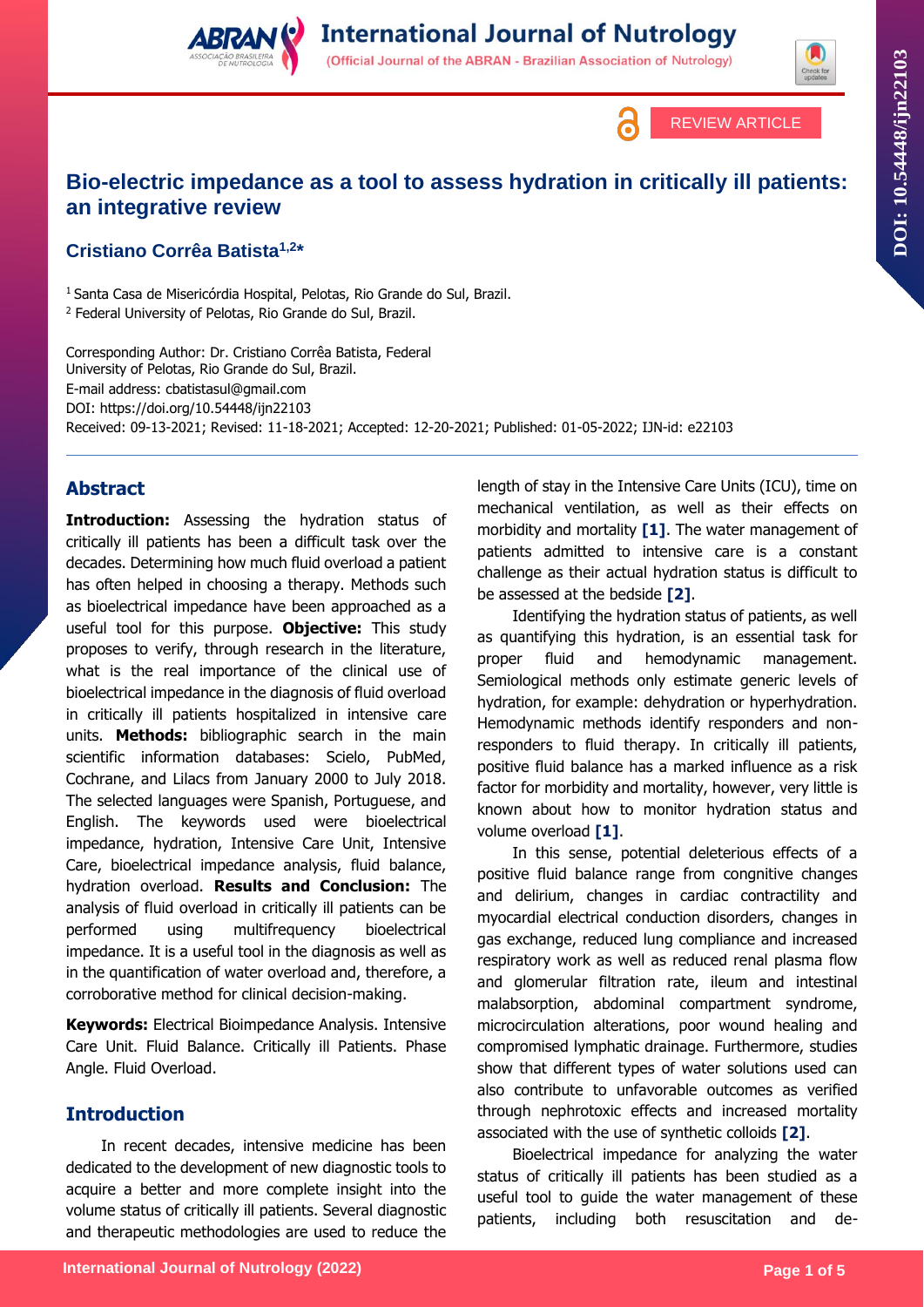resuscitation. This would be a tool to be used in monitoring the state of hydration and fluid overload. Bioimpedance can provide useful information not only in different groups of well-established patients such as: AIDS patients, hemodialysis patients or malnourished patients, but also in critically ill patients, including burn patients, trauma and septic patients undergoing fluid resuscitation **[1]**.

This study aimed to verify in the literature through bibliographic research, using the main means of scientific information available, elements that can clarify and guide the real clinical usefulness of this tool in the evaluation and guide for decision-making regarding water management of critically ill patients admitted to Intensive Care Units.

#### **Methods**

For this study, bibliographic searches were carried out in the main scientific medical and health information sites, available such as PubMed, Lilacs, Scielo, and Cochrane. Papers published in English, Portuguese and Spanish were researched for a period between January 2000 and July 2018. The keywords used were: Bioelectrical Impedance Analysis, water management, ICU (intensive care unit), hydration status, fluid balance, critically ill patients, phase angle, and fluid overload.

## **Discussion**

The human body has 60% water, 18% protein, 16% fat, and 6% minerals. Tissue water varies from approximately 20% in fat and bone tissue and up to 85% in the kidney, liver, and blood. Bioelectrical impedance is a method based on body composition and makes it possible to detect, specifically, soft tissue hydration with approximately 2 to 3% measurement error, which is comparable to routine laboratory tests. Non-invasive assessment of body composition is crucial for routine monitoring of critically ill patients. Under proper conditions of volume control, there is an improvement in both short and long-term results. However, there are monitoring difficulties as the edema is usually not detectable until the interstitial fluid volume has increased by around 30% above normal (4 to 5 kg of body weight) and, on the other hand, a state Severe dehydration may develop before clinical signs appear **[3]**.

Also, the cumulative positive daily fluid balance is an independent predictor of worse outcomes. Therefore, bioimpedance parameters such as total body water, intracellular water, extracellular water, extra/intracellular ratio, and excess volume, along with other indices of capillary loss and water overload, have

clinical potential and can be easily used in both water assessments. daily and cumulative. Understanding the different concepts involved in diagnostic assessment using this tool is a sine qua non to obtain the best information from it and, consequently, the best results. The body offers two types of resistance to electrical current: capacitive resistance (reactance) that arises from cell membranes and resistive resistance (resistance) that arises from extra and intracellular fluids **[3]**.

Besides, impedance (Z) is the term used to describe the combination of the two resistances (reactance and resistance). It represents the ratio between the insulating tissue and the conductive tissue. To obtain a good impedance measurement, five factors are essential: impedance value; height; Weight; sex, and age. Of these, sex and age are the most important to obtain the highest level of accuracy. Capacitance (C) is the storage of electrical charge by a capacitor for a short period. The measurement of capacitance in a living substance is an indicator of cell membrane health. Depending on the health status of the membrane and the number of cells, the capacitance varies and may increase or decrease. Reactance (X) is the opposition of a circuit element to changes in electrical current or voltage caused by the inductance or capacitance of the elements. This is related to cell mass **[4]**.

Also, Resistance (R) is the opposition to the passage of an electrical current through the conductor and is inversely related to water content. A conductor is a tissue that allows electricity to flow easily such as muscle and water where resistance is low and impedance is low. The insulator is a tissue that consists of cells that do not carry an electrical signal, such as fat cells, where resistance is high and impedance is high. Various electrical circuits are used to describe the behavior of biological tissues in vivo. Some involve an arrangement of resistance and capacitance in series, others in parallel, while others are more complex. A circuit that is commonly used to represent biological tissues in vivo is those in which the resistance of the extracellular fluid is arranged in parallel to the second arm of the circuit which consists of the capacitance and resistance of the intracellular fluid in series and thus the resistance. and capacitance can be measured over a frequency rate **[4]**.

Frequency is the number of repetitions per second of a complete electrical waveform. One repetition per second equals 1 Hz. A current with a frequency below 100 Hz does not pass the cell membrane. Therefore, it will only measure extracellular water. Currents above 100 HZ pass through the cell and measure total body water. Thus, the intracellular water can be calculated by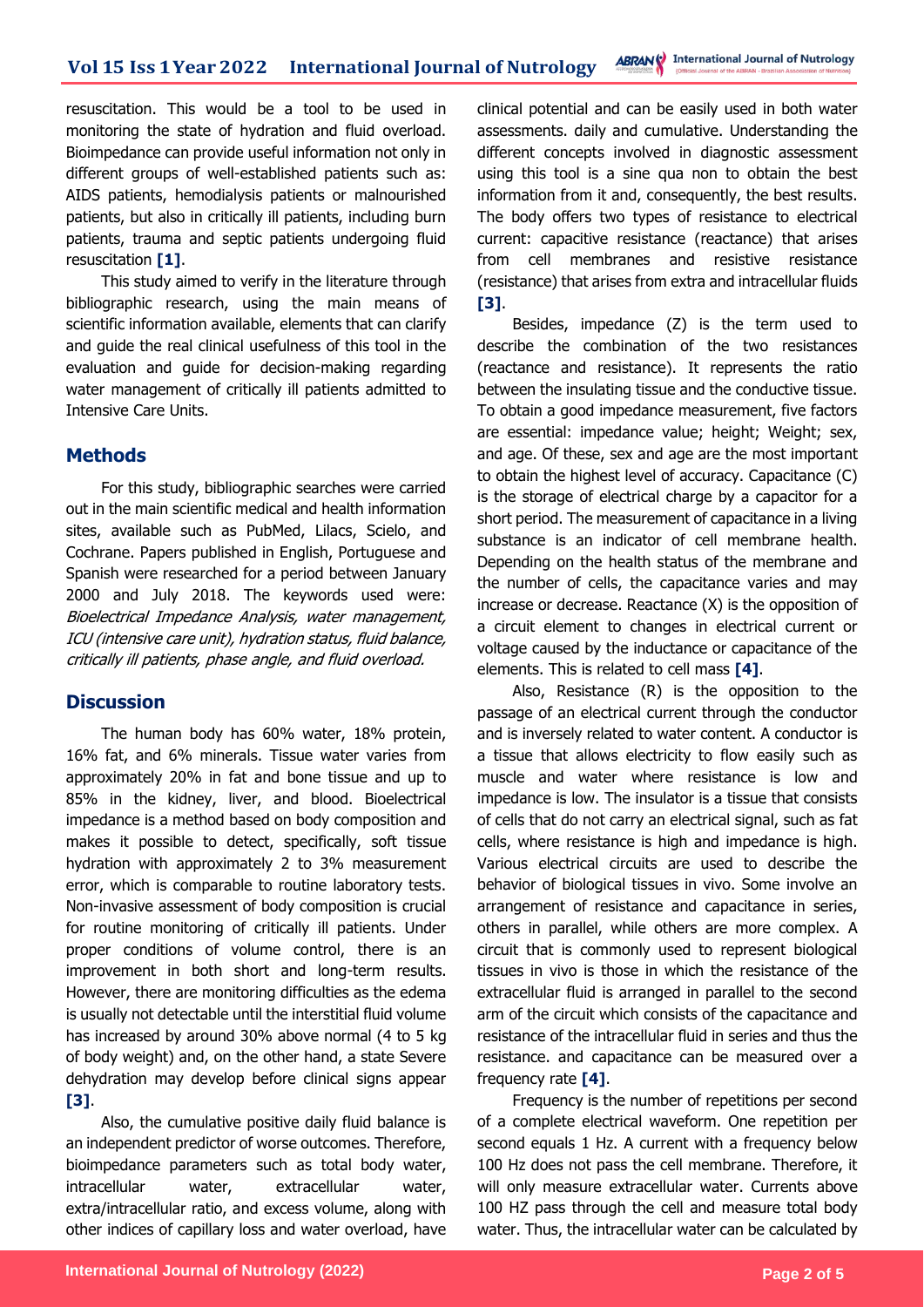the formula:  $AIC = ACT - AEC$  where  $AIC$  represents intracellular water, ACT the total body water, and AEC the extracellular water **[5]**.

In bioelectrical impedance, it is assumed that electrical conduction is faster through water and parts containing electrolytes than through fat tissue and bone mass. This happens through the resistance exerted by fat deposits along with bone tissue. Single-frequency bioimpedance generally uses a frequency of 50 Hz where current passes between the surface of electrodes placed on the hands and feet. It measures the resistive sum of extracellular water and intracellular water. Allows estimation of fat-free mass and total body water, but does not determine differences in extracellular water **[6]**.

For multifrequency bioimpedance, an empirical linear regression model is used, but it includes impedance at multiple frequencies (0, 1, 5, 50, 100, 200 to 500 kHz) to assess fat-free mass, total body water, water intracellular and extracellular. It is more accurate and less biased in predicting extracellular water in critically ill patients than single frequency bioimpedance. The single frequency bioimpedance is more accurate for measuring total body water **[5,6]**.

In bioimpedance, an alternating current with low and high frequency is introduced into the human body to assess the body's electrical conductivity along with resistance (impedance). Subsequently, capacitance is the parameter that delays the current, falling behind the voltage which results in a phase shift. This change, which is geometrically measured as the angular transformation of the capacitance radius to the resistance, is called the Phase Angle. The Phase Angle represents the relationship between resistance and reactance. The Phase Angle is the determinant of the relative contribution of the fluid (resistance) and the cell membrane (capacitance) of the human body. This is positively correlated with capacitance and negatively correlated with resistance. It also reflects the distribution of water between the intra- and extracellular spaces **[5]**.

A Phase Angle of zero degrees is an indicator of the absence of cell membrane, while a 90-degree angle represents a capacitive circuit representing only membranes with no liquid at all. Cell membranes cause a delay in current passage time compared to the time it passes through extracellular water. Therefore, a high Phase Angle is consistent with high reactance, a large amount of cell membrane residues, and body cell mass is seen in healthy patients, whereas in critically ill patients they tend to have a lower Phase Angle **[6]**. This demonstrates that the Phase Angle is an indicator of cell mass as well as nutritional risk. High Phase Angle scores

reflect a property of cell membrane function, whereas a lower Phase Angle is characteristic of both decreased cell-matrix component and cell apoptosis. Inappropriate values of the Phase Angle characterize pathological states where membrane integrity and fluid balance are worsened **[7]**.

Although bioimpedance is a simple, non-invasive, fast, portable, reproducible test and a convenient method to measure body composition and net distribution with little physical demand, it is still unclear whether it is accurate enough for clinical use in critically ill patients. In this sense, the analysis of bioimpedance with multiple frequencies is emphasized as it is less influenced by hyperhydration states **[5]**.

A study carried out by Forni et al. **[8]** in 2015 performed 344 measurements in 61 mechanically ventilated patients. They identified 23% as dehydrated, 36% as normohydrated, and 41% as hyper hydrated upon admission to the ICU. Changes in volumetric status between 1 and 2 liters could not be detected in all patients. Even changes in more than 2 liters with cumulative balances were reflected in the bioimpedance vector assessment only in those hyper hydrated patients where fluid removal was achieved. Interestingly, lactate levels correlated with volumetric status and changes in water balance but not with bioimpedance assessment. This leads to an understanding of the possible limitation of bioimpedance in critically ill patients. The estimation of hydration status is related to fat-free mass, which means muscle mass (in the limbs).

Proteolysis in critical illness results in rapid muscle loss from the earliest days. In critical illness, fluid change can be considerable and rapid, not necessarily isotonic. In this aspect, vector analysis, such as the Phase Angle, may play a greater role in the assessment of these patients. Fluid homeostasis in patients admitted to intensive care units is complex and requires in-depth knowledge of the dynamics of fluid and electrolyte balance. use the therapy restrictive fluid can improve adverse outcomes in patients who are under liberal fluid therapy and consequently have a fluid overload. Bioelectrical impedance has been used to measure tissue resistivity, as well as to determine the volume of extracellular fluid and total body water. By measuring the body's conductivity, Bioimpedance provides data that is directly proportional to water composition.

A study carried out in 2013 by Basso et al. **[9]**, aimed to evaluate the effect of measuring hydration status measured by bioelectrical impedance vector analysis on mortality in critically ill patients. In particular, to investigate the hydration status of patients admitted to the ICU and how this measure varied during hospitalization, following the current practice of water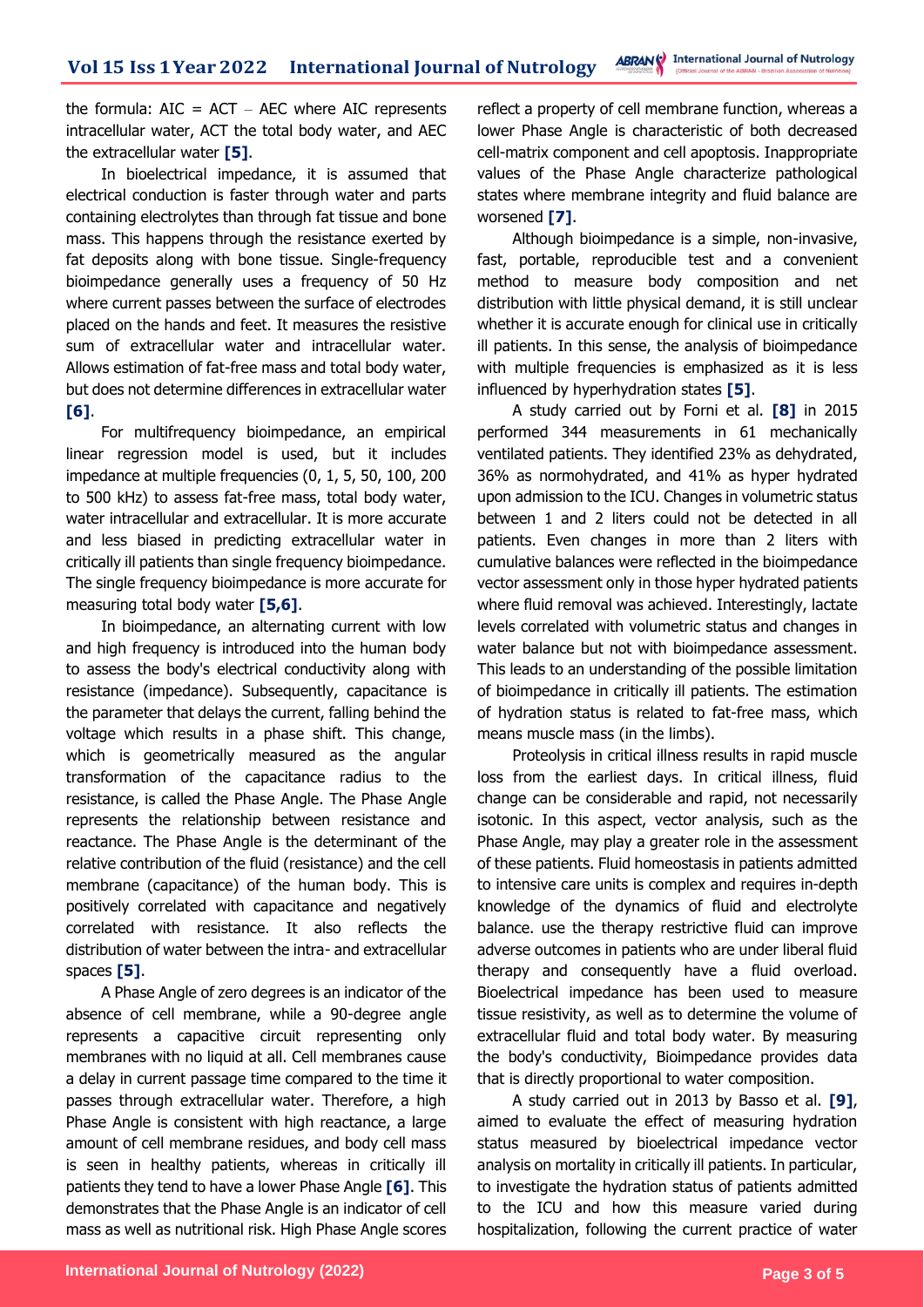management. The study demonstrated a significant correlation between mortality in the ICU and maximum hydration. Each added percentage point of maximum hydration was associated with a death probability of 2.64%. A similar correlation was found between ICU mortality and average hydration. Where a single point increase in mean hydration corresponded to a 2.9% increase in the probability of death. The author states that the bioimpedance vector analysis can allow the direct assessment of the hydration status of patients admitted to the ICU, with an instantaneous measure, and this could overcome the probability of errors in the fluid balance records. He also states that there would be an additional advantage in which serial measurements could establish an ideal weight target, which would allow guiding the management with dialysis therapy or continuous ultrafiltration.

Another study carried out by Sakaguchi et al. **[10]**  in 2015 aimed to develop and validate a method to quantify the degree of fluid accumulation in patients with decompensated heart failure, using multifrequency bioimpedance to support water management. The study involved 130 patients with decompensated heart failure referred to intensive care. The results showed a significant positive correlation observed between extracellular water reduction and body weight loss. In addition, the ratio of measured versus predicted extracellular water at discharge was found to be an independent prognostic factor for patients with decompensated heart failure. The transition from compensated to decompensated heart failure was accompanied by fluid retention. The author concluded by noting that extracellular water measured by multifrequency bioimpedance is a useful quantitative marker for fluid accumulation in patients with decompensated heart failure and the ratio of measured versus predicted extracellular water is an independent prognostic factor at discharge.

In 2016, a study by Samoni et al. **[11]** evaluated the impact of hyperhydration on critically ill patients, comparing their assessments by electrical bioimpedance (vector analysis) to cumulative fluid balance records. The study showed a significant association between mortality in the ICU and severe hyperhydration measured by bioimpedance. The lean body mass hydration scale obtained through bioimpedance vector analysis in predicting the risk of mortality in ICU patients was better than conventional methods of water balance recording. Furthermore, bioimpedance analysis proved to be safe, easy to use, and suitable for use at the bedside. According to Wabel **[12]** in 2009, the absolute amount of extracellular water is not only influenced by the state of hydration, but also by the underlying body

composition. Body composition measurements such as intracellular water, fat mass, or bodyweight should also be checked when counted in determining the normohydration target, and bioimpedance could provide such information at the bedside and could be used for clinical management.

In 2015 Jones et al. **[13]** conducted a prospective, clinically blinded, observational study to assess the hydration status of adult patients admitted to intensive care units using bioimpedance vector analysis. This study demonstrated a significant but weak correlation between changes in fluid balance and changes in hydration measured by bioimpedance, as well as no correlation with changes in lactate and no correlation with changes in central venous pressure (CVP). However, it demonstrated an increase in hydration status in patients who had calculated fluid accumulation greater than 1 liter. Furthermore, a statistically significant decrease in hydration was observed after an average fluid loss of 2.4 liters. The author suggests that bioimpedance can add useful information to guide water management in critically ill patients.

This is also corroborated by Piccoli **[3]** in 2010, where he compared the hydration status measured by bioimpedance and central venous pressure (CVP) in 121 patients admitted to the ICU. The combined assessment of tissue hydration through bioimpedance and central filling pressure measured by PVC provides a useful clinical assessment tool in the planning of fluid therapy in ICU patients, especially in those patients with low levels of central venous pressure.

## **Conclusion**

Severely ill patients admitted to intensive care have their water content altered. Quantitative measurement of your hydration status can contribute to better clinical management. Bioelectrical impedance is still under analysis in relation to its real contribution to the water management of patients with this clinical condition. However, there are several arguments in the literature towards its usefulness at the bedside. It is a low-cost tool, easy to move, and easy to use. Probably, Bioelectrical Impedance associated with other clinical methods of water assessment, both semiological and hemodynamic, brings elements that can contribute exponentially to medical decision-making at the bedside. Routine analysis, quantifying hydration through bioelectrical impedance, allows for a better understanding of the fluid balance of critically ill patients admitted to intensive care. It not only directly assists in your clinical management but also has the ability to open up avenues for new studies involving body